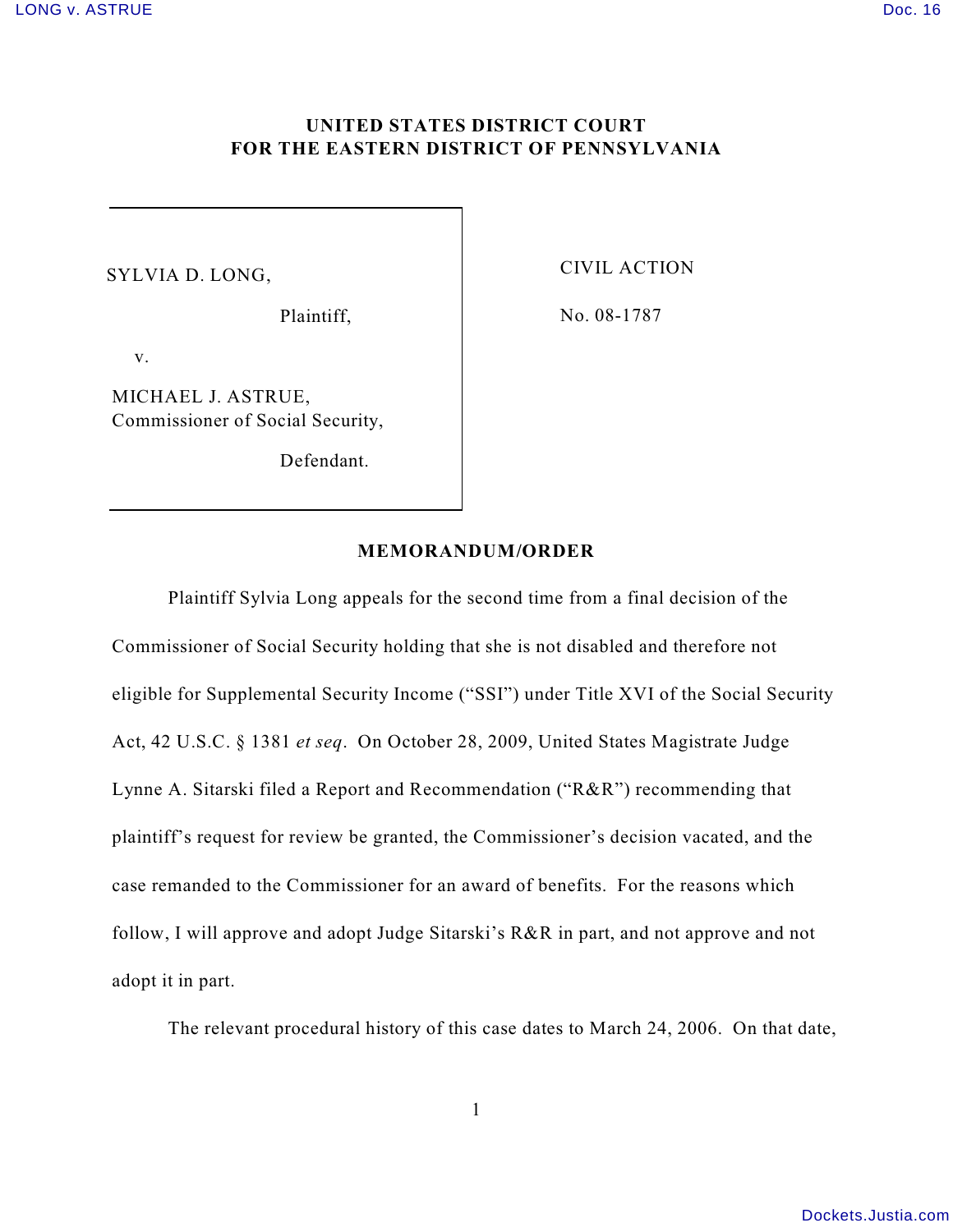an administrative law judge ("ALJ") denied plaintiff's application for benefits. The Appeals Council thereafter denied plaintiff's request for review. Plaintiff appealed to this court, and Magistrate Judge Timothy R. Rice issued an R&R recommending that the matter be remanded to the Commissioner for further proceedings to correct multiple errors by the ALJ. While Judge Rice found that the ALJ's conclusion that plaintiff's physical "impairment was not severe was based on substantial evidence in an adequate record," R. at 358, he concluded that the ALJ's findings as to Long's psychological impairments could not be upheld for three reasons, *see id.* at 341-42. First, Judge Rice held that "the ALJ's rejection of [the opinion of Dr. Farrell Lines, plaintiff's treating psychiatrist] was not supported by substantial evidence" and that Dr. Lines's December 2005 "assessment was entitled to controlling weight." *Id.* at 353. Second, Judge Rice determined that the ALJ improperly "fail[ed] to acknowledge" that Dr. Lines had assessed plaintiff's Global Assessment of Functioning ("GAF") rating<sup>1</sup> as  $50 - a$  score that "denotes serious impairment in social or occupational functioning" – "on three separate occasions." *Id.* at 354. Finally, Judge Rice noted that the ALJ "failed to state any specific reasons for discrediting Long" and recommended that such reasons should be provided on remand. *Id.* at 355. In a memorandum dated August 17, 2007, I approved

 $\mu$  As Judge Rice explained, a GAF rating "is a subjective determination of the physician's judgment (on a 100-point scale) of the claimant's overall ability to function on that particular day, excluding physical and environmental impairments." R. at 342 n.1 (citing *Diagnostic and Statistical Manual of Mental Disorders IV-TR*, at 34 (4th ed. 2000)).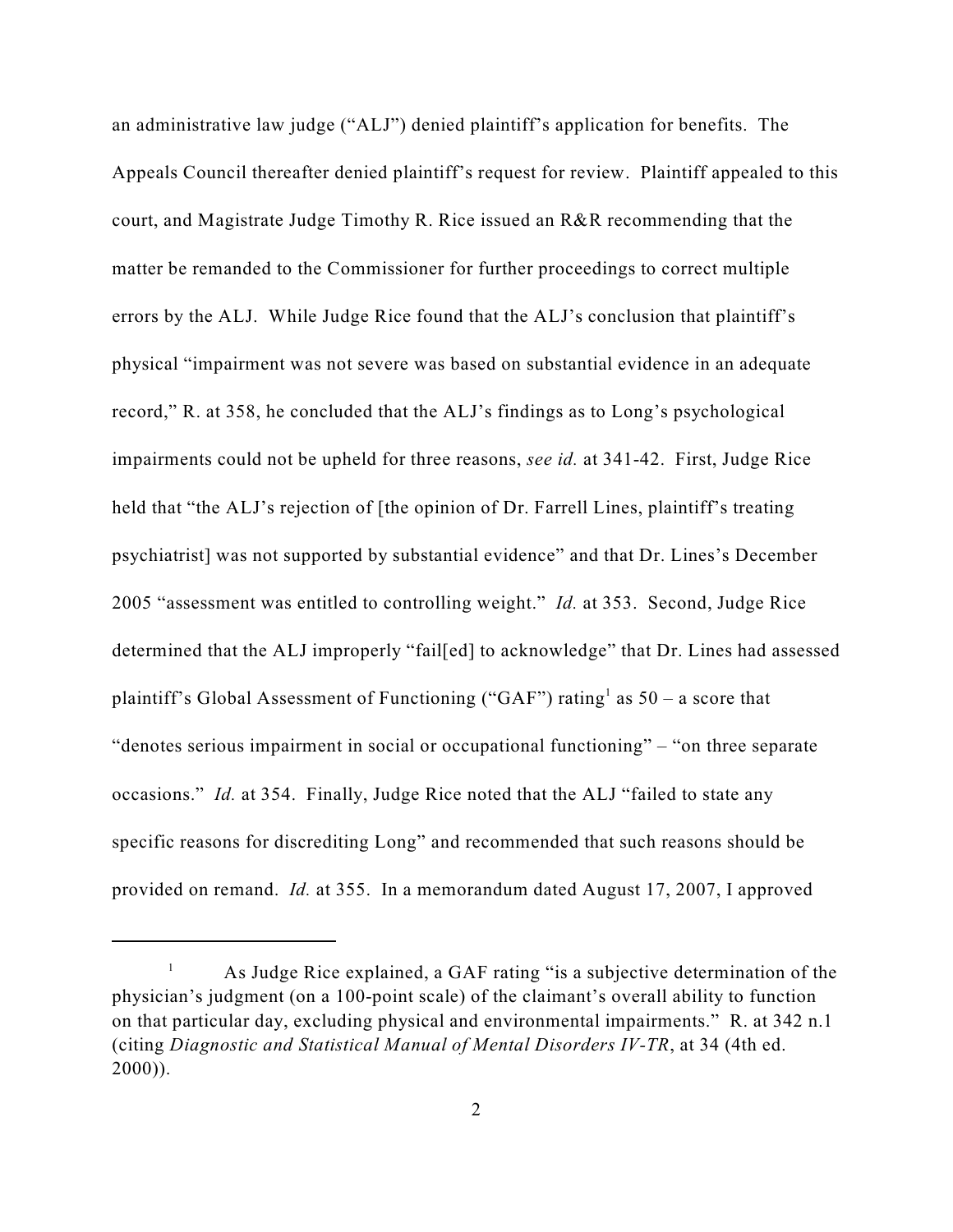and adopted Judge Rice's R&R. In so doing, I specifically noted my agreement with both (1) Judge Rice's "analysis" of the ALJ's treatment of Dr. Lines's testimony, and (2) "the R&R's conclusion that the ALJ improperly rejected" that testimony. *Id.* at 362.

On remand, the ALJ again concluded that plaintiff was ineligible for benefits and again declined to afford Dr. Lines's December 2005 testimony controlling weight. *See id.* at 281-84, 286. Plaintiff again appealed to this court, and I referred the case to Judge Sitarski. Judge Sitarski's R&R concludes that the ALJ "misinterpreted the remand order" by failing to give controlling weight to Dr. Lines's testimony and, as a result, that "the ALJ's decision is not supported by substantial evidence." R&R at 14. Further, because "a return to the administrative process would prolong waiting and delay the receipt of benefits," Judge Sitarski recommends vacating the Commissioner's decision and remanding this case to the Commissioner for the award of benefits. *Id.* at 15.

The Commissioner has timely raised two objections to Judge Sitarski's R&R. First, the Commissioner argues that the ALJ did not, in fact, misinterpret the remand order. This argument is, in essence, that Judge Rice's R&R did not mean what it said. As the Commissioner admits, Judge Rice stated that because "Dr. Lines' assessment did not conflict with other medical evidence," it "was entitled to controlling weight." R. at 353.<sup>2</sup>

This conclusion appears in Judge Rice's R&R at least three times. *See also* <sup>2</sup> R. at 353 ("[T]he December 16, 2005 assessment should have been given controlling weight."); *id.* at 342 n.2 ("On remand, the ALJ must reconsider Long's impairment as supported by the record, *including Dr. Lines' December 16, 2005 assessment*.") (emphasis added).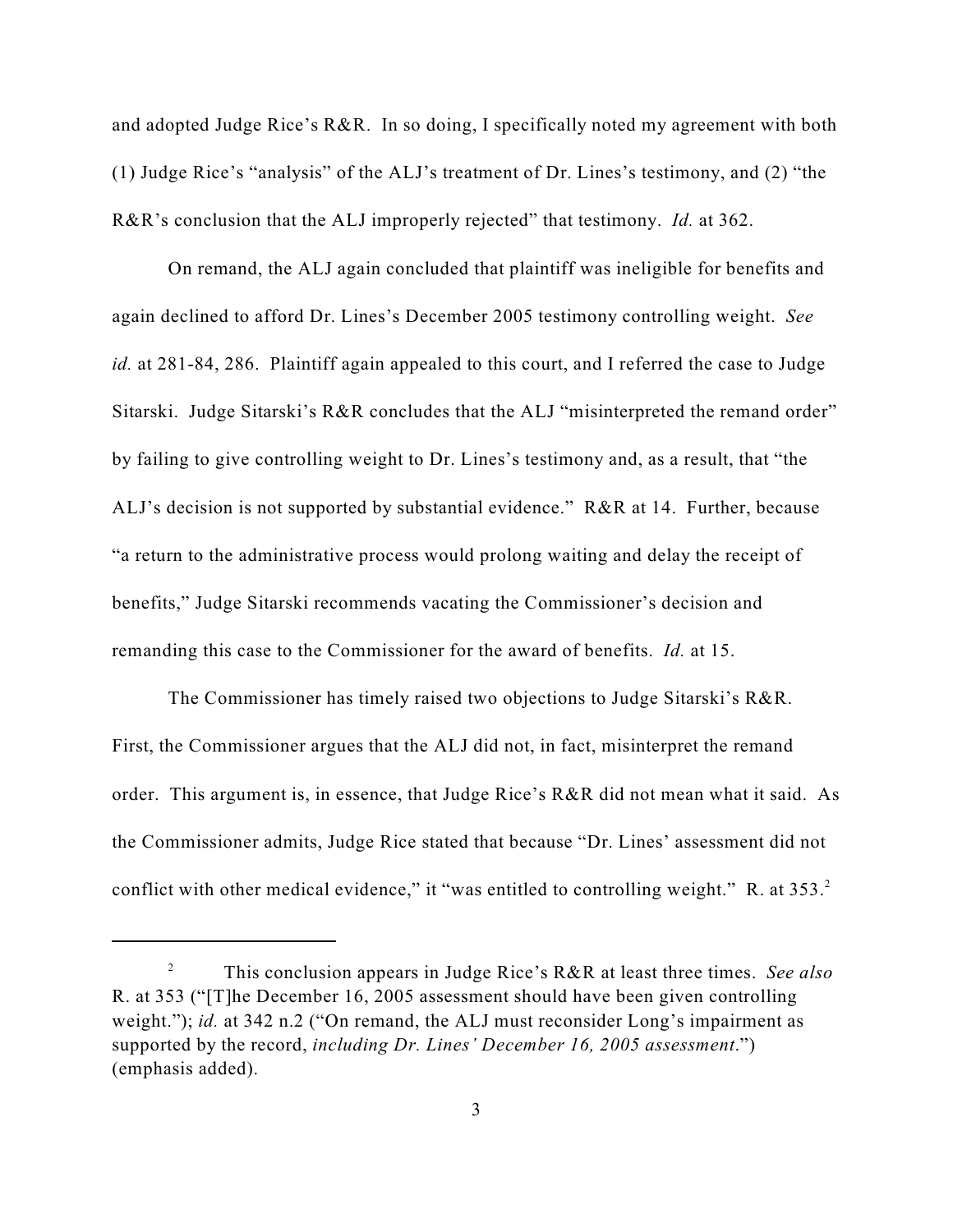Nevertheless, the Commissioner argues that Judge Rice "could not have intended this statement to be a narrow directive, upon remand, to give controlling weight to Dr. Lines' assessment," "because to do so would be the equivalent of making a finding of fact beyond the Court's scope of review." Def.'s Objections, at 4.

Judge Rice's directive, however, was not a "finding of fact." The standard for determining whether or not a treating doctor's testimony should be given controlling weight, set out in 20 C.F.R.  $\S$  416.927(d)(2),<sup>3</sup> is a *legal* standard. *See, e.g., Moss v. Astrue*, 555 F.3d 556, 561 (7th Cir. 2009); *Lancaster v. Comm'r of Soc. Sec.*, 228 Fed. Appx. 563, 576 (6th Cir. 2007). Accordingly, the conclusion that a doctor's assessment does or does not meet the applicable standard is a legal conclusion. *See, e.g.*, *Walterich v. Astrue*, 578 F. Supp. 2d 482, 513 n.11 (W.D.N.Y. 2008); *Bonet v. Astrue*, No. 05-cv-2970, 2008 WL 4058705, at \*22 (S.D.N.Y. Aug. 22, 2008); *Mustain v. Shalala*, No. 95 cv-30011, 1996 WL 131131, at \*4 (D. Mass. Mar. 21, 1996). While the question of whether or not there are inconsistencies between Dr. Lines's analysis and either his treatment notes or other medical evidence is one of fact, Judge Rice determined that there was no substantial evidence of such inconsistencies in the record. *See* R. at 353. This

<sup>&</sup>lt;sup>3</sup> 20 C.F.R. § 416.927(d)(2) provides that "[i]f we find that a treating source's opinion on the issue(s) of the nature and severity of your impairment(s) is well-supported by medically acceptable clinical and laboratory diagnostic techniques and is not inconsistent with the other substantial evidence in your case record, we will give it controlling weight." In this context, "we" means the Social Security Administration, and "your" refers to the applicant for benefits. *Id.* § 416.902.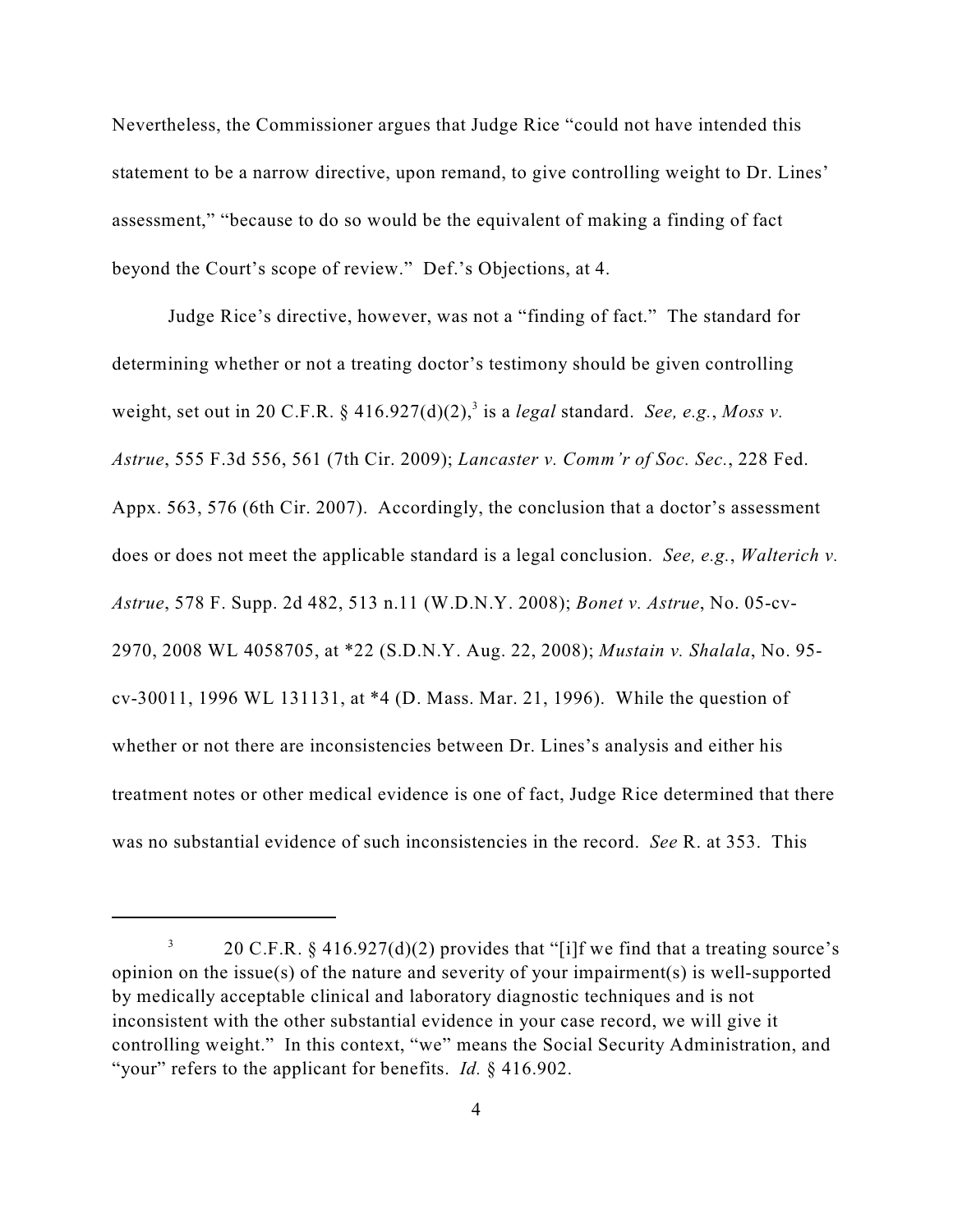finding, in turn, grounded Judge Rice's legal conclusion that Dr. Lines's assessment deserves controlling weight.

Moreover, Judge Rice's conclusion did not exceed the scope of permissible judicial review. In support of his objection, the Commissioner cites the general statement in *Rutherford v. Barnhart*, 399 F.3d 546 (3d Cir. 2005), that "[i]n the process of reviewing the record for substantial evidence, [a court] may not 'weigh the evidence or substitute [its own] conclusions for those of the fact-finder.'" *Id.* at 552 (quoting *Williams v. Sullivan*, 970 F.2d 1172, 1182 (3d Cir. 1992)). This directive concerning the limits of a court's review of the record for substantial evidence, however, has no application to the legal conclusions of the ALJ, over which courts exercise plenary review. *See, e.g.*, *Kelley v. Comm'r of Soc. Sec.*, 566 F.3d 347, 349 (3d Cir. 2009). In fact, several courts of appeals – including the Third Circuit – have, in both published and unpublished dispositions, either held that the failure to give controlling weight to a treating doctor's assessment constituted error or remanded with specific directions to afford controlling weight to the treating doctor's assessment. *See, e.g.*, *Brickhouse v. Astrue*, 331 Fed. Appx. 875, 877 (2d Cir. 2009); *Ritchotte v. Astrue*, 281 Fed. Appx. 757, 759 (9th Cir. 2008); *Holler v. Barnhart*, 102 Fed. Appx. 742, 745 (3d Cir. 2004); *Green-Younger v. Barnhart*, 335 F.3d 99, 106 (2d Cir. 2003); *McCain v. Director, Office of Workers Comp. Programs*, 58 Fed. Appx. 184, 201 (6th Cir. 2003). Accordingly, the Commissioner's first objection will be overruled.

5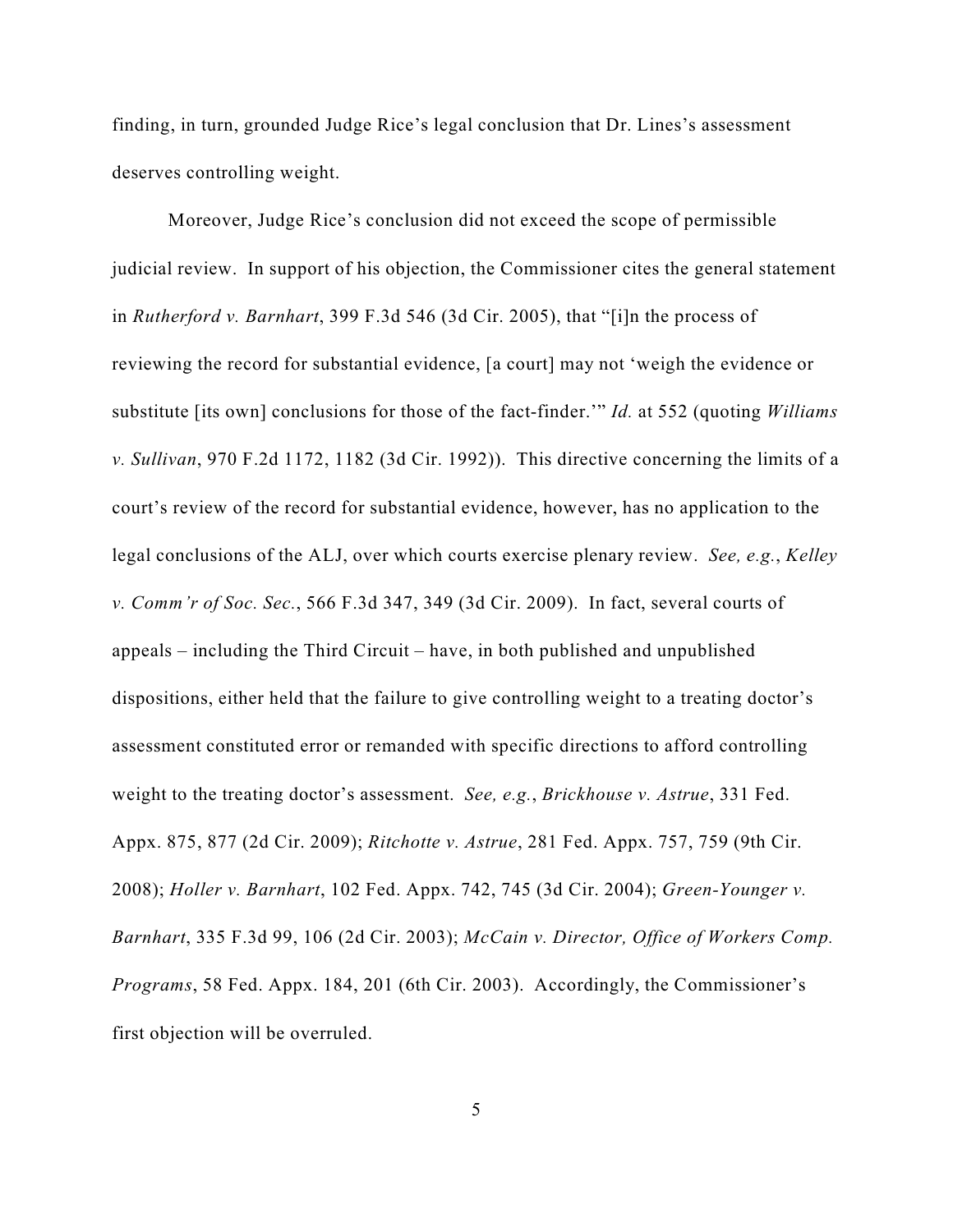The Commissioner's second and final objection argues that "substantial evidence supports the ALJ's decision that Dr. Lines' December 2005 medical assessment was not entitled to controlling weight." Def.'s Objections, at 6. In other words, the Commissioner asks this court to revisit Judge Rice's holding – which I previously adopted – that "the ALJ's rejection of Dr. Lines' opinion was not supported by substantial evidence." R. at 353.

The conclusion that substantial evidence does not support the ALJ's decision is, however, the law of the case. "Law of the case rules have developed to maintain consistency and avoid reconsideration of matters once decided during the course of a single continuing lawsuit." *Pub. Interest Res. Group of N.J., Inc. v. Magnesium Elektron, Inc.*, 123 F.3d 111, 116 (3d Cir. 1997) (quoting Wright, Miller, & Cooper, *Federal Practice and Procedure* § 4478, at 788 (1981)). While this appeal is technically docketed as a separate case from plaintiff's first appeal, the issue presented is identical, and "remand directions" in SSI cases qualify as the law of the case in subsequent proceedings. *Key v. Sullivan*, 925 F.2d 1056, 1061 (7th Cir. 1991); *accord Arroyo v. Astrue*, No. 07-cv-5027, 2008 WL 4288135, at \*2 (E.D. Pa. Sept. 18, 2008) ("Courts applying the law of the case doctrine examine the decision of the district court or the report and recommendation by the magistrate judge, and the scope of the remand order." $)$ .<sup>4</sup> Since the doctrine

*Key* and *Arroyo* hold that ALJs are bound by the law of the case on remand, but I find no reason why law of the case principles should not apply on an appeal following remand.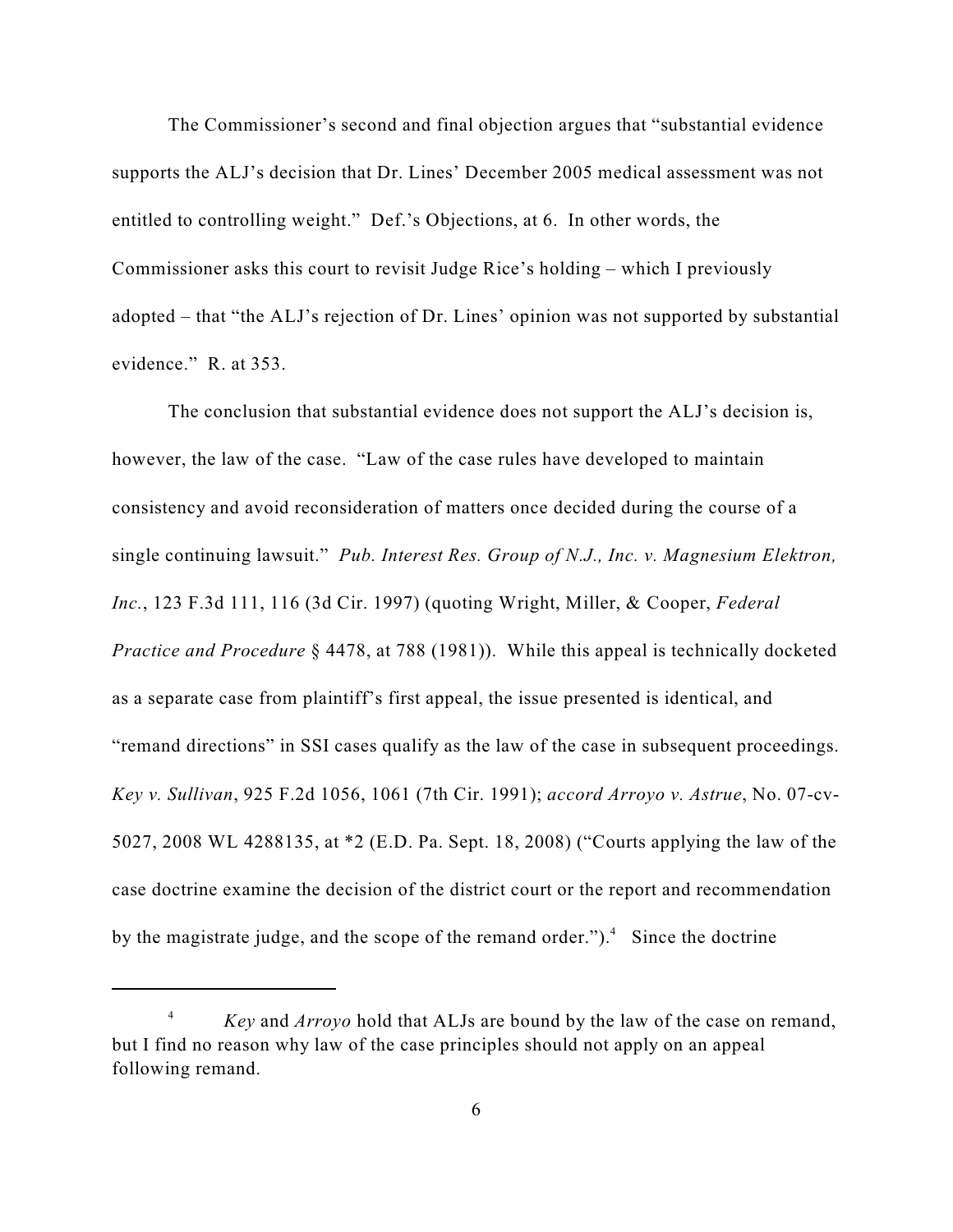applies, this court is "'loathe to [revisit prior decisions] in the absence of extraordinary circumstances.'" *Pub. Interest Res. Group*, 123 F.3d at 116 (quoting *Christianson v. Colt Indus. Operating Corp.*, 486 U.S. 800, 817 (1988)). Extraordinary circumstances "include situations in which: (1) new evidence is available; (2) a supervening new law has been announced; or (3) the earlier decision was clearly erroneous and would create manifest injustice." *Pub. Interest Res. Group*, 123 F.3d at 116.

Nothing in the Commissioner's objections suggests that such circumstances exist in this case. Much of the evidence relied on in the Commissioner's objections was available at the time of plaintiff's first appeal *and* was (a) relied on in the ALJ's first decision, (b) relied on by the Commissioner's brief on the first appeal, and/or (c) expressly considered in Judge Rice's R&R. Almost all of the remaining evidence cited by the Commissioner consists of more recent instantiations of facts in evidence at the first hearing – as, for example, with defendant's invocation of the fact that more recent treatment notes, as well as Dr. Lines's notes, describe plaintiff as well-dressed. The two exceptions – the facts that plaintiff timely arrived for her psychiatric sessions and took a vacation in August 2005 – do not demonstrate that Judge Rice's analysis was clearly erroneous. Nor do these facts constitute new evidence that "differs materially from the evidence of record," *Hamilton v. Levy*, 322 F.3d 776, 787 (2003): Both plaintiff's timeliness, *see, e.g.*, R. at 131-61, and the fact that plaintiff visited relatives in South Carolina, *id.* at 144, were matters of record at the time of the prior appeal.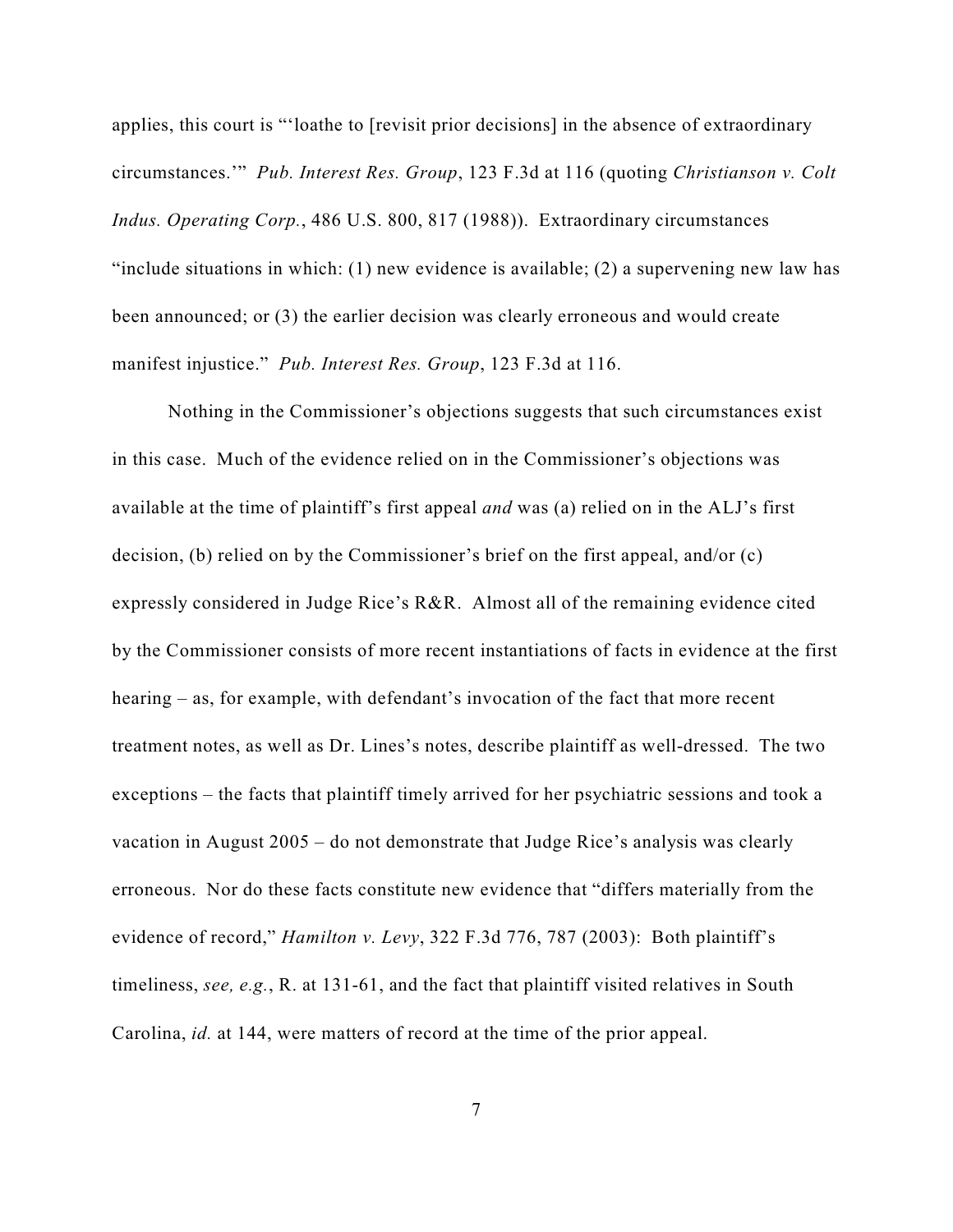The ALJ's second decision does include two facts – not relied on by the Commissioner – that were not available at the time of the first appeal. Specifically, the ALJ notes that (1) plaintiff attended both a Christmas party and a birthday party in 2006, and (2) plaintiff's new treating psychiatrist recommended that she "find new outlets." *Id*. at 285-86. This evidence, however, is also not materially different from the evidence before Judge Rice, which showed that plaintiff engaged in occasional social activities and had been encouraged to volunteer by Dr. Lines. The current record as it pertains to the question of whether Dr. Lines's assessment is entitled to controlling weight is, in other words, "substantially similar" to the record on plaintiff's previous appeal. *Hamilton*, 322 F.3d at 787. As a result, the Commissioner's second objection will be overruled as precluded by the law of the case.

The Commissioner has not objected to Judge Sitarski's recommendation that, in light of the controlling weight to be afforded to Dr. Lines's opinion, a remand for benefits is in order. Judge Sitarski is correct that outright reversal and a remand for a benefit determination may be "appropriate when a return to the administrative process would prolong waiting and delay the receipt of benefits,"  $R&R$  at  $15$  – especially when, as here, the process has already consumed five and a half years and included "numerous errors" by the ALJ. *Podedworny v. Harris*, 745 F.2d 210, 223 (3d Cir. 1984).

Nevertheless, a remand for a benefit determination "should be made only when the administrative record of the case has been fully developed and when substantial evidence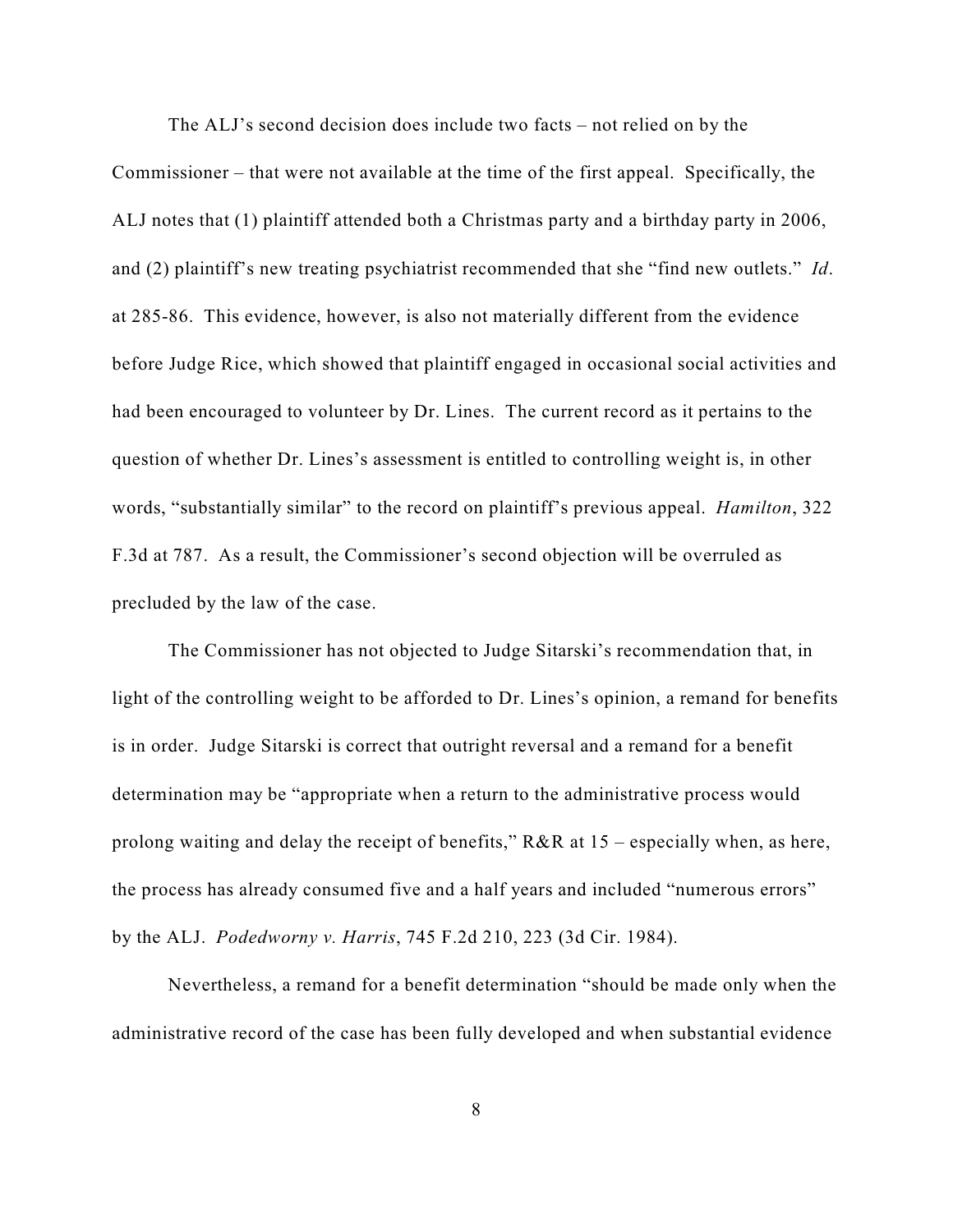on the record as a whole indicates that the claimant is disabled and entitled to benefits." *Id.* at 221-22. The R&R does not consider these issues, and because Dr. Lines's December 2005 assessment does not directly opine that plaintiff is disabled, the question of whether substantial evidence "indicates that [plaintiff] is disabled" is, in turn, affected by the validity or invalidity of plaintiffs' remaining arguments in support of her request for review, which the R&R held to be "moot." R&R at 14 n.8. Accordingly, this court will not adopt the portion of the R&R recommending remand for a determination of benefits, but will instead remand this matter to Judge Sitarski for a supplemental R&R considering (1) plaintiff's remaining arguments in support of her request for review, and (2) whether substantial evidence in a fully developed record dictates a finding that plaintiff is disabled.

## **ORDER**

**AND NOW**, this 21st day of December, 2009, after consideration of plaintiff's Brief and Statement of Issues in Support of Her Request for Review (docket no. 9), defendant's Response (docket no. 10), and plaintiff's Reply (docket no. 11), and after review of the Report and Recommendation of United States Magistrate Judge Lynne A. Sitarski (docket no. 13), and the record in this matter, upon de novo review of those portions of the R&R objected to by the Commissioner (docket no. 14) and consideration of plaintiff's response to defendant's objections (docket no. 15), and for the reasons stated in the foregoing memorandum, it is hereby **ORDERED** that:

9